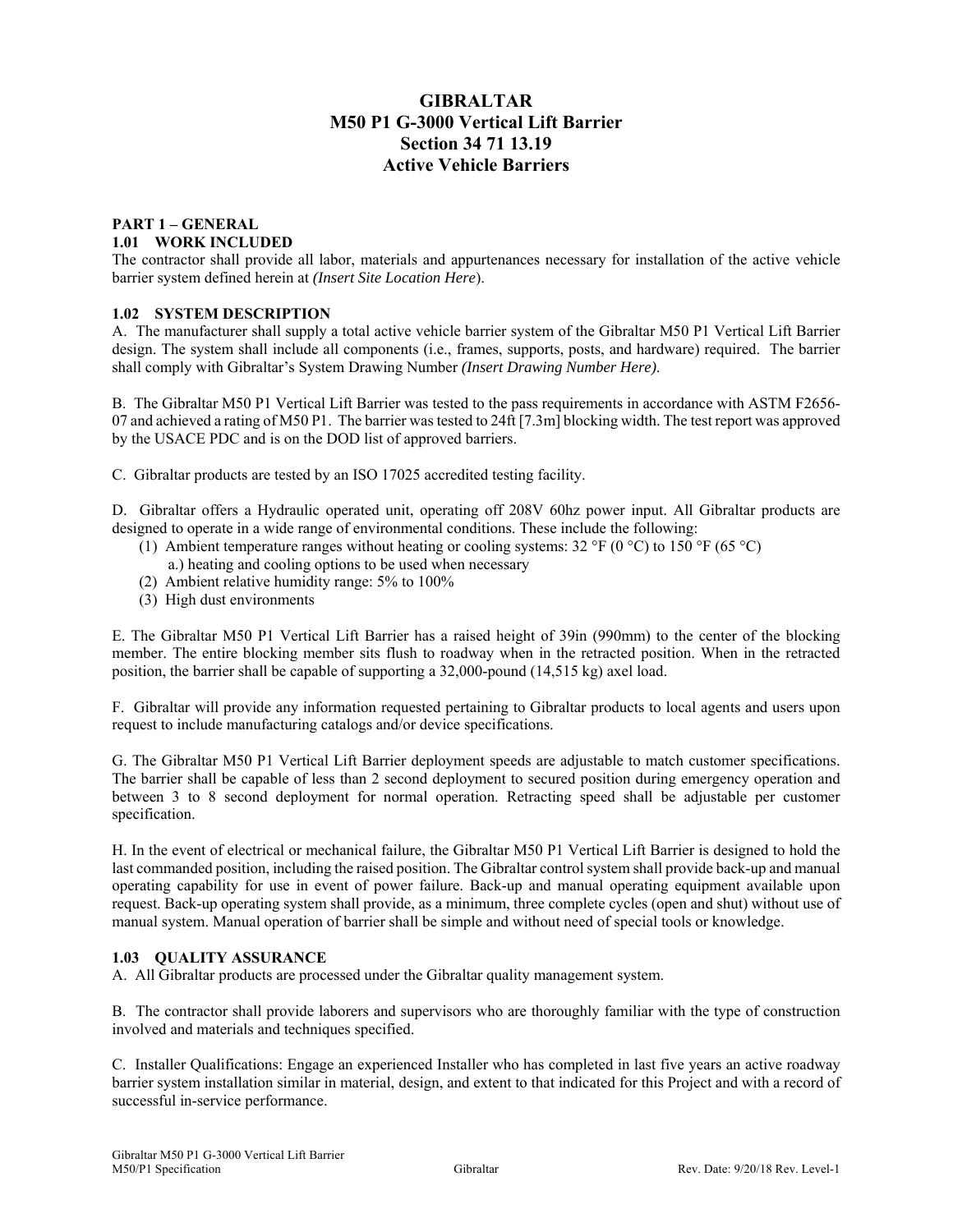D. Nameplates: The vehicle barrier shall have the manufacturer's name, contact for service, and catalog or serial number permanently affixed to a plate securely attached to the equipment in a suitable location.

### **1.04 REFERENCES**

- ASTM A36 Standard Specification for Carbon Structural Steel
- ASTM A500 Standard Specification for Cold-Formed Welded and Seamless Carbon Steel Structural Tubing in Rounds and Shapes
- ASTM A123 Standard Specification for Zinc (Hot-Dip Galvanized) Coatings on Iron and Steel Products
- ASTM D7803- Standard Practice for Preparation of Zinc (Hot-Dip Galvanized) Coated Iron and Steel Product and Hardware Surfaces for Powder Coating
- ASTM B117 Practice for Operating Salt-Spray (Fog) Apparatus.
- ASTM D523 Test Method for Specular Gloss.
- ASTM D714 Test Method for Evaluating Degree of Blistering in Paint.
- ASTM G155 Standard Practice for Operating Xenon Arc Light Apparatus for Exposure of Non-Metallic Materials
- ASTM D1654 Test Method for Evaluation of Painted or Coated Specimens Subjected to Corrosive Environments.
- ASTM D2244 Test Method for Calculation of Color Differences from Instrumentally Measured Color Coordinates.
- ASTM D2794 Test Method for Resistance of Organic Coatings to the Effects of Rapid Deformation (Impact).
- ASTM D3359 Test Method for Measuring Adhesion by Tape Test.
- ASTM F2656 Standard Test Method for Vehicle Crash Testing of Perimeter Barriers
- AWS D1.1/D1.1M Structural Welding Code Steel (2010)

### **1.05 SUBMITTAL**

A. The manufacturer's literature shall be submitted prior to installation. Shop drawings available upon request, the following can be found within the Gibraltar M50 P1 Vertical Lift Barrier owner's manual:

- (1) Product data
- (2) Field testing guidelines
- (3) Operation and maintenance instructions
- (4) Spare parts list

B. A Crash Testing certification letter can be available upon request.

# **1.06 PRODUCT HANDLING AND STORAGE**

A. All Gibraltar products shall be packaged to protect the materials from damage during shipment.

B. Upon receipt at the job site, all materials shall be checked to ensure that no damage occurs during shipping or handling.

C. While Gibraltar does not assume responsibility for injury to persons or property during loading, unloading, transporting or installation, verbal guidance and additional written instructions are available upon request.

D. The installer is responsible for insuring that the rigging and lifting gear should be properly sized and attached when lifting heavy components in all instances. Equipment used to set the barrier must be capable of handling product in an overhang position to set the components within the excavation.

E. All Gibraltar barrier products are coated to protect materials from the effects of exposure to all outdoor elements; however, when site storage is required Gibraltar recommends the following guidelines:

- (1) Short term storage (0-12 months): Store in such a manner to ensure proper ventilation and drainage. The storage location shall protect against damage, vandalism and theft.
- (2) Long term storage (more than 12 months): In addition to the recommendations for short term storage, Gibraltar products shall also be covered to prevent exposure to the elements prior to installation. The purpose of this recommendation is to preserve the aesthetic appearance of the coating finish. Long term exposure to the elements naturally degrade coating appearances; therefore, proper storage is essential for ensuring preservation of the material.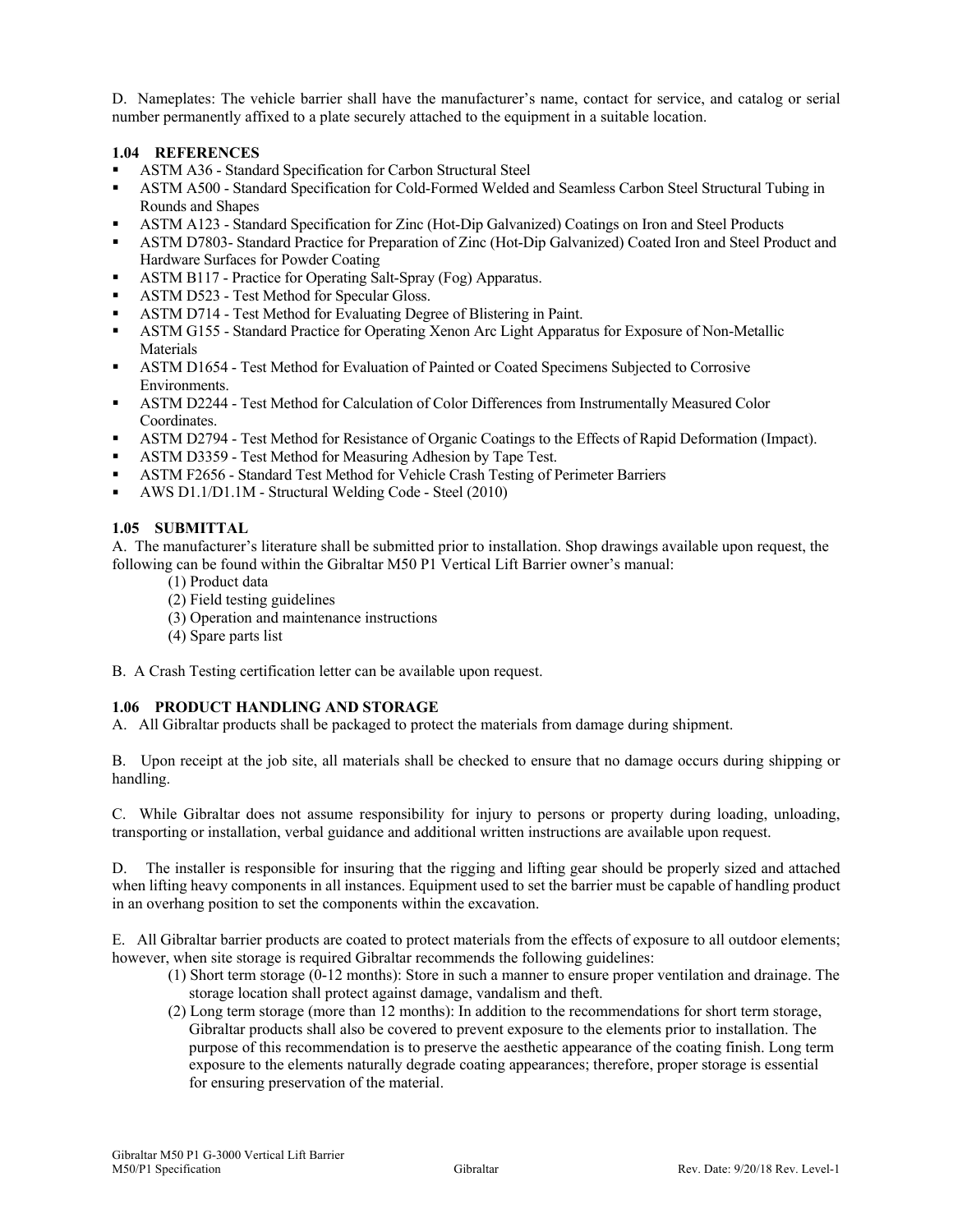F. Upon delivery of Gibraltar M50 P1 Vertical Lift Barrier control systems, the crate or pallets containing any electrical components shall be marked as such and stored in a covered location that ensures proper ventilation and drainage. The storage location shall protect against damage, vandalism and theft. Control cabinets may not be rated for outdoor exposure; therefore, higher storage measures should be taken.

# **PART 2 – MATERIALS**

### **2.01 MANUFACTURER**

A. The active vehicle barrier system shall conform to the Gibraltar M50 P1 Vertical Lift Barrier design manufactured by Gibraltar Material Distribution, L.P. in Marble Falls, Texas. This system shall be tested and certified to meet ASTM F2656-07, Impact Condition Designation M50, Penetration Rating P1, with capability of stopping a 15,000 pound (6804 kilogram) vehicle traveling at speeds up to 50mph (80km/h).

B. Gibraltar products are designed and tested with standard steel components to meet ASTM F2656 requirements.

C. The entire active vehicle barrier system, and all associated accessories, fittings, and fasteners shall be obtained from Gibraltar.

D. Traffic light type indicators/lighting can be installed per the customer requirements.

E. Upon request, Gibraltar can supply a full set of "As Built" drawings for all electronic, hydraulic, or mechanical systems work upon shipment in an easily accessible format.

F. All Gibraltar active anti-ram barrier products requiring control panels/switches, motors, sensors, etc., are installed and controlled per customer requirements.

G. Gibraltar can provide a Plug and Play product that can interface with any access control system.

### **2.02 MATERIAL**

A. Steel material shall conform to the ASTM requirements shown in Table 1.

| <b>Table 1 - Steel Material Requirements</b> |                                                           |
|----------------------------------------------|-----------------------------------------------------------|
| Material                                     | Specification                                             |
| Welding                                      | Performed by welders certified to<br>AWS D <sub>1.1</sub> |
| Steel tubing                                 | ASTM A500                                                 |
| Solid round bars                             | ASTM A36/A529 GR50 Dual Grade                             |
| <b>Steel Plates</b>                          | ASTM A36                                                  |

B. Gibraltar will provide material certifications with each order upon request.

#### **2.03 FABRICATION**

A. Fabrication of the members shall be in accordance to manufacturer's instructions, the plan details, and this specification.

B. Upon request, shop drawings will be provided for site specific locations of each barrier.

C. The Gibraltar M50 P1 Vertical Lift Barrier coating system shall protect against the effects of long term corrosion. Gibraltar has the capability to provide systems in galvanized, powder coated, or wet painted finishes. The standard coating design shall be a powder coated or wet paint solid color finish. The buyer will specify any custom color or design to the manufacturer at the time of ordering. Gibraltar does not recommend hot dip galvanizing the blocking beam as some of the materials should not be subjected to exposure to high heat after curing. If complex color design is required, the manufacturer may use a combination of powder coat and wet paint processes to achieve the final design. If the buyer specifies a powder coated finish on top of galvanizing, the powder coating will be applied in accordance with ASTM D7803. The standard galvanized coating is Hot Dip Galvanized to ASTM A123.

D. All Gibraltar products are coated to the customer specification.